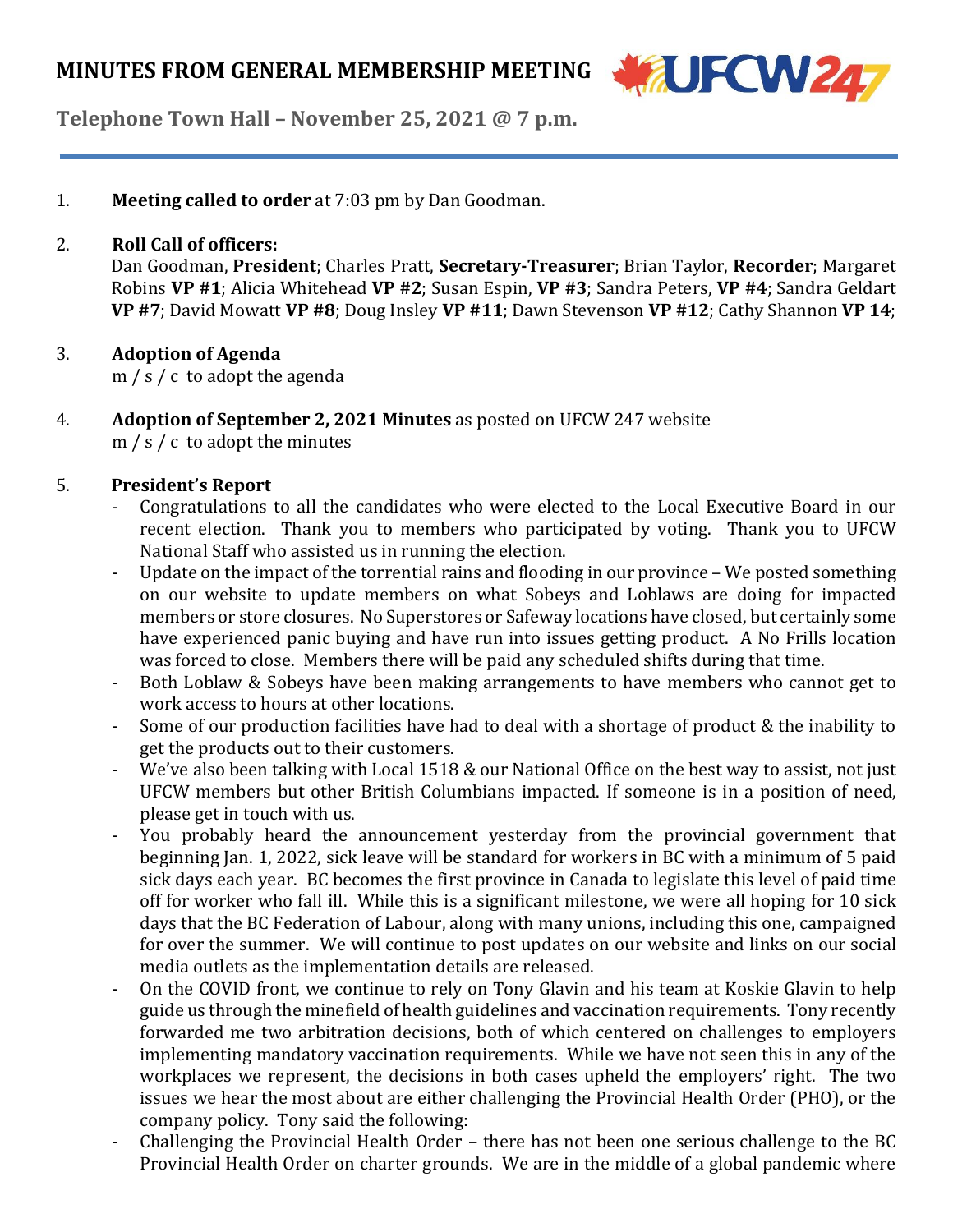hundreds of thousands of people have died. In BC, we are cancelling surgeries as a result of nonmasking and non-vaxxing individuals not following PHO orders or even recommendations on vaccinations. There is probably a 0% change of successfully challenging the PHO mask mandate in BC. As it is a government order, it would need to be a charter challenge.

- Challenging Company Policy the Companies are merely implementing prudent measures to ensure staff & the public are adequately protected from contracting COVID. Most policies are reasonable and unassailable as they follow the PHO order as it pertains to its workplace. There is probably 0% change of overturning these types of policies. However, the policy must permit for legitimate exemptions based on human rights grounds, only to the point of undue hardship on the Company.
- Someone may raise a medical condition. The company still has to see if it can accommodate, but it will not have to accommodate that if the accommodation would involve putting co-workers and the public at risk of infection.
- 2021 has been a unique year with respect to changes within our Local. We have had five people retire this year.
- Loblaw bargaining is front and centre on many members' minds. On the Retail side, we have met for 11 days with 3 more days coming up next week. We have spent a considerable amount of time talking about the new scheduling module the Company wants to introduce called Dynamic Scheduling. We discussed this at prior meetings and then our store visits but to recap, this is a scheduling process that allows members to access shifts, offer up shifts or swap shifts through an app-based system.
- This change impacts many other areas of the collective agreement and has dominated our talks up to this point. We believe we have resolved most of our concerns last meeting, and hopefully we will get through the other outstanding non-monetary items next week, and then we can hopefully be in a position to get onto the monetary issues.
- There was a meeting last week of the Trustees for the UFCW Health & Welfare Trust and the news is very good. AS with the growing surplus, we are looking to make benefit improvements based on the health of the plan. Improvement options have been asked of the advisors and a follow-up meeting is scheduled for early 2022.
- On the Sobeys front, we served separate notice under the reopener letter of understanding to bargain each of the Safeway Extra locations. Bargaining dates for Local 247 have not been set, but Local 1518 did have some dates scheduled for October. Before their bargaining commenced, the employer approached both Locals, with the proposal under the reopener to have the three Safeway Extra stores return to the Safeway Collective Agreement.
- The employer put their proposal forward to both locals and discussions began on how that process could be done. Cathy Shannon & Gorden McDonald, a Safeway Extra member on our Executive Board & Negotiating Committee to discuss the parameters of the proposed memorandum of agreement. Discussions and proposals went back & forth with changes from both Locals until a document was ready for finalizing. The final MOA that returns the stores back to the Safeway CBA was completed with an effective date of December 5<sup>th</sup>. There were issues specific to the Grid B group in those locations that were protected and maintained.
- Safeway Extra members will now have access to the provisions of the Safeway agreement, which include wage increase for all employees, including Grid A & B that are scheduled for January 1, 2022 as well as cross classification scheduling for those members to access more hours if they choose.
- Still at Sobeys The Meat Cutter Training Program continues with positive feedback from the trainer and trainees in the program. The first training group will complete the training program on February 23rd. The second group would start at the end of February after the first group completes their training.
- We recently had discussions with Sobeys & Local 1518 on the re-opener option that both Locals had in 2022 for Appendix A stores. Both Locals were of the same opinion after discussing it with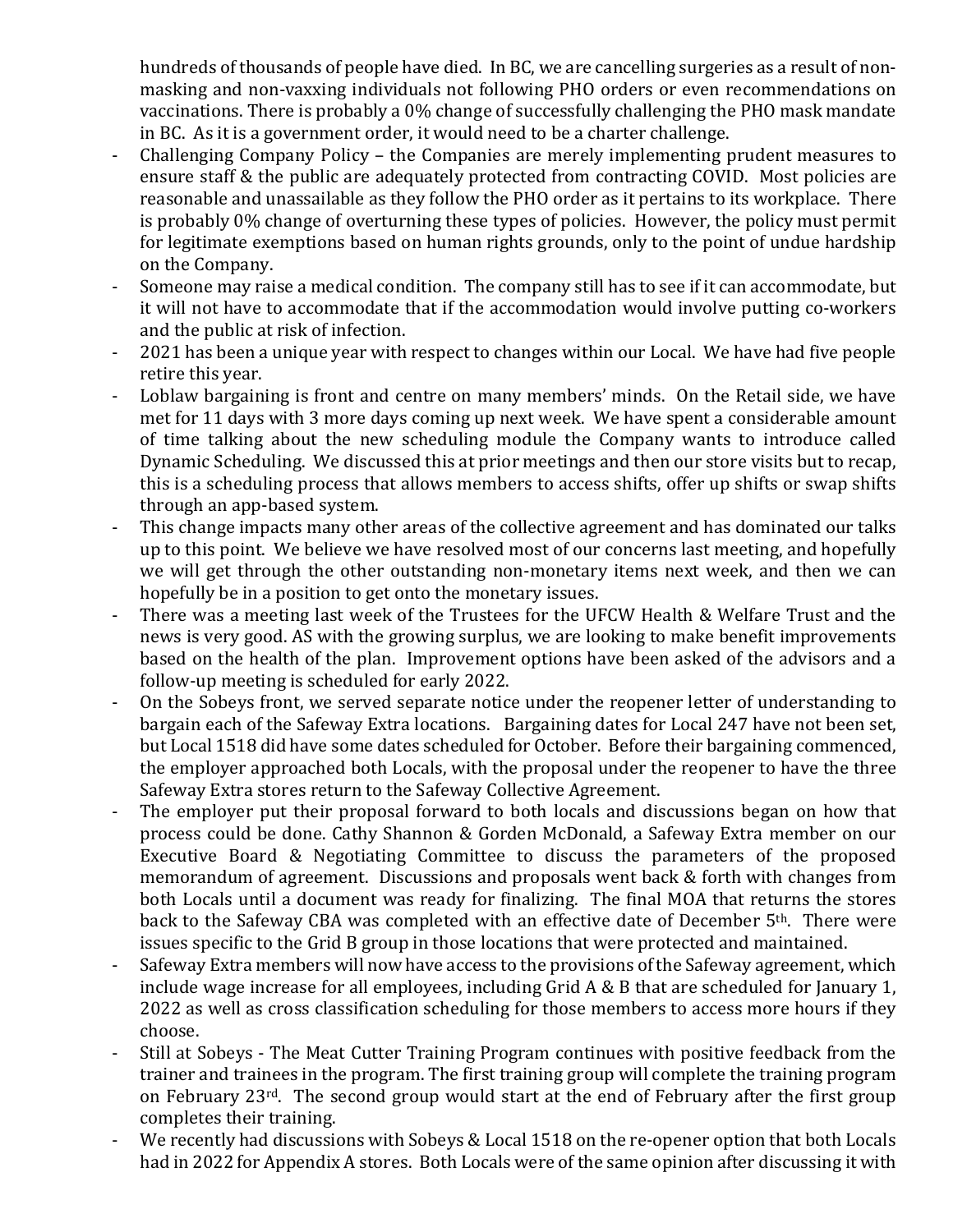their Executive Sobeys members, that with the expiration of the full collective agreement in early 2023, it makes no sense to bargain for only a group of stores, especially when there was a final offer selection process linked to the re-opener. We are in a much better situation to bargain as a full group and have the threat of a work stoppage if necessary. We will continue to coordinate with 1518 on the 2023 Sobeys bargaining. We are happy to announce that the Davie St Safeway store will be returning to Appendix A status effective December 5<sup>th</sup>.

- On the National front, UFCW Canada is hopefully that in 2022, we will see a return to in-person Conference & Conventions. The National Defense Fund Conference is scheduled for July 10th - 13th in Vancouver, and they're planning a National Council Convention in Toronto in August of next year.
- UFCW Local 1006A was successful in their arbitration with Loblaw over Loblaw's failure to recognize the new Truth & Reconciliation stat holiday. Discussion are underway nationally on the impact of the arbitration award on other regions, including ours. As previously mentioned, we have proposals on this issue as part of our package.

m / s / c to adopt the President's report as read

# 6. **Secretary-Treasurer's Report**

- Loblaw Retail bargaining we're back at the table on November 29, 30  $&$  December 1 to continue with the non-monetary proposals remaining on the table. There remains some very significant non-monetary items that we believe will be successfully negotiated into the final package. These are issues ranked high on the members' list of must-have proposals when we conducted the online survey, and we're not prepared to walk away without them. I believe over the course of the next one or possibly two sessions, we'll have completed the achievable nonmonetary proposals.
- On the monetary proposals, the vast majority of our proposals are monetary in nature. Employers are acutely aware of their difficulty in hiring and retaining staff in many areas of the province and that they must improve the wage scale in order to resolve its ongoing staff shortages.
- Loblaw Distribution Centre bargaining Dean Patriquin advises that the Committee met with the employer on November 17 and continued to discuss issues surrounding the basic work week breaks and overtime provisions. The next scheduled date for DC bargaining is December 1<sup>st</sup> 2021. They're optimistic that he outstanding non-monetary issues will likely be resolved at that session.

m / s /c to adopt the Secretary-Treasurer's report as read.

# 7. **Bargaining Report**

- YIG Fernie ratified on October 27, 2021 & YIG Kamloops ratified on November 3, 2021. Both were 6-year deals with significant improvements for part-time benefits and protection of the wage scale against erosion caused by minimum wage increases.
- West Vancouver IGA are being set to begin bargaining in January 2022, and we are in the process of soliciting proposals from the membership currently.

# 8. **Education & Training Report**

- We hosted one last Introduction to Stewardship course at the Training Centre on Sept. 14, 15 & 16 and that was just before moving out of that location on Sept. 30<sup>th</sup>.
- Today, we hosted one of two bullying and harassment courses being offered to stores at the PoCo Inn Hotel. The second one will happen next week. After these two courses, two other education offerings will resume early in the new year.
- We continue to offer the Food Handler's Certification Course to all our members across the province. This is offered virtually and free of charge. Members also have access to a large selection of online courses through webCampus. It was recently announced that a new category